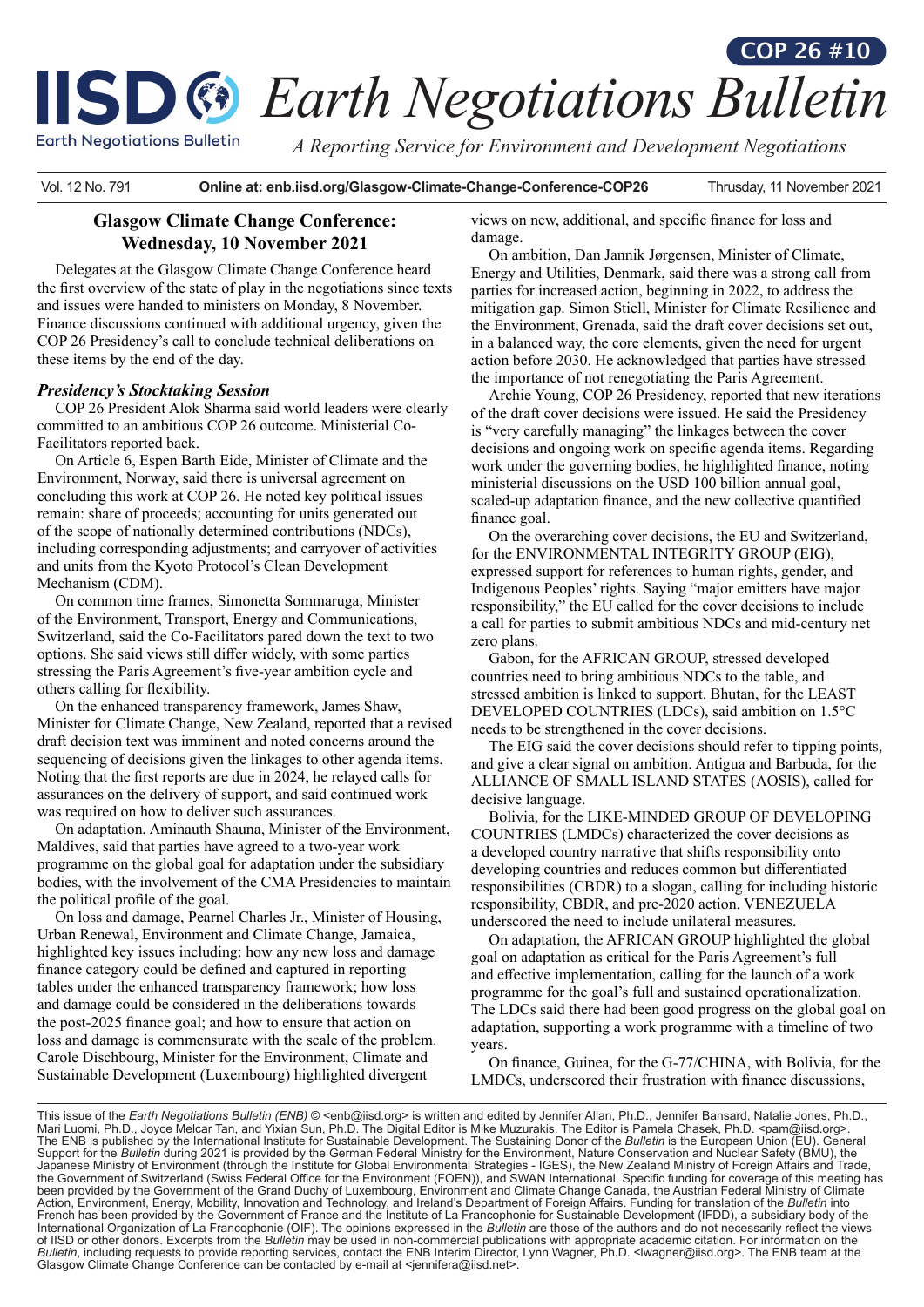saying developed countries refuse to engage and continue to raise questions about which countries will contribute to the new collective finance goal. He called for concrete arrangements, rather than workshops, for deliberations on the new collective finance goal, and for the continuation of the long-term finance work programme to assess delivery of the USD 100 billion annual goal.

The AFRICAN GROUP underscored the importance of adaptation finance, noting a voluntary mechanism on share of proceeds under Article 6 is not sufficient. The LDCs expressed concern about the remaining differences and volume of work needed for an ambitious outcome on Article 6.

The EIG said the deliberations on the post-2025 goal should be inclusive with space for inputs and discussion from all parties, civil society, and the private sector. The EU reported that USD 600 million has "come from Europe" for adaptation finance at this COP, and expressed willingness to engage on future commitments.

On Article 6, the LDCs noted concern on share of proceeds and overall mitigation of global emissions, highlighting they could consider the transition of CDM projects that meet acceptable standards. The EIG underscored the need for a robust system with full accounting. The G-77/CHINA highlighted linkages between Article 6 and the transparency framework.

On loss and damage, the G-77/CHINA urged governance of loss and damage by both COP and CMA, and inclusion of loss and damage in both the transparency framework and the cover decisions. The LDCs highlighted finance for loss and damage.

The AFRICAN GROUP noted the need for the Presidency to fulfill its commitment to consult on Africa's special circumstances.

#### *COP*

#### **Matters Relating to Finance: Long-term finance (LTF):**

Informal consultations were co-facilitated by Georg Børsting (Norway), who invited views on a revised draft decision.

A developing country group noted the difference between "commitments" and "pledges," preferring to "take note of" rather than "welcome" recent pledges.

Delegates debated how to reflect the state of play on the USD 100 billion per year by 2020 goal. Developing countries underscored their disappointment at developed countries' failure to fulfill this commitment, with one group observing a resulting "credibility gap" that overshadows the discussions on the new collective finance goal under the CMA.

Two developed countries suggested differentiating between "efforts" and "outcome." They acknowledged the underperformance in terms of the outcome, pointing to challenges in mobilizing private finance, but emphasized efforts made to address this, with one country also noting comprehensive data on 2020 is still outstanding.

A developed country suggested entrusting the Co-Facilitators with finding middle ground throughout the whole text, but the Co-Facilitators preferred that parties identify bridging proposals informally, noting the Presidency called for technical discussions to finish by the end of the day. They indicated ministers are consulting on adaptation finance, COP long-term finance, and progress tracking on the USD 100 billion commitment. Informal informals convened.

#### *CMA*

#### **Matters Relating to Finance: New collective quantified goal**

**on climate finance:** Informal consultations were co-facilitated by Zaheer Fakir (South Africa), who invited parties to report on discussions held in informal informals and identify further common ground at the technical level. Many groups considered discussions to have been fruitful and noted agreement on principles, such as for the process to be inclusive and transparent.

Delegates reflected on a bridging proposal foreseeing: technical expert dialogues, ensuring participation of all interested parties and openness to civil society; and high-level ministerial dialogues informed by reports on the technical dialogues. The proposal suggests: holding these dialogues in 2022, 2023, and possibly 2024, depending on the decision on the process' timeline; for submissions to inform the dialogues; for the Secretariat to prepare reports on the dialogues, with reports on the technical expert dialogues informing discussions at the political level; and for the CMA to take stock of these discussions and provide guidance for the subsequent year.

Several developing country groups noted preference for an *ad hoc* working group, but expressed openness to engage on bridging proposals. One developed country cautioned that establishing an *ad hoc* working group or committee would require timeconsuming negotiations over budget and terms of reference.

Regarding technical dialogues, comments related to, among others: holding them over two to three days; ensuring all groups and regions are represented; using hybrid settings to enable wide participation; and avoiding overlapping with the subsidiary bodies' meetings, while striving to bundle meetings to limit travel costs. On the outputs of the dialogues, comments included that the outputs should be "more than summaries" and capture progression in the deliberations, and that any decision on the new goal is to be taken by the CMA.

On the combination of technical and political discussions, a developing country group cautioned that a cyclical structure of technical and political dialogues might result in political "interference" rather than "guidance," noting that the scope of technical discussions should not be narrowed. Another developing country group emphasized the need for comprehensive technical discussions on developing countries' needs.

**Compilation and synthesis of, and summary report on the in-session workshop on, biennial communications of information related to Article 9.5 of the Paris Agreement (***ex ante* **finance transparency):** In informal consultations, Co-Facilitator Carlos Fuller (Belize) invited parties to comment on a new iteration of draft text.

On the preamble, two developing country groups underscored the need to underline the importance of Articles 9.1 and 9.3 of the Paris Agreement (developed country parties shall provide resources, and are to take the lead in mobilizing climate finance).

Many developing countries suggested deleting a paragraph that notes with concern that there were no submissions of biennial communications by other parties in a position to provide voluntary support. Developed countries preferred to keep it, but agreed to remove "with concern."

Several developed countries suggested deleting the paragraphs noting the first report on the determination of needs of developing country parties and urging developed country parties to show progression in the mobilization of climate finance. Many developing countries objected to the deletion, with one group lamenting that developed countries are denying their obligations.

On guiding topics for discussions in the biennial in-session workshops, developing countries insisted on specifying key elements in the decision, whereas developed countries preferred to discuss these in 2022 to take into account the second round of communications. One developed country said she will suggest text to resolve this issue.

Parties also disagreed on whether to encourage other parties to communicate information on their financial support. Many developing countries noted that it is not appropriate to equate parties that have legal reporting obligations with those reporting on a voluntary basis. One developing country, supported by one developed country, suggested putting the text encouraging other parties' submissions into a separate, bracketed paragraph.